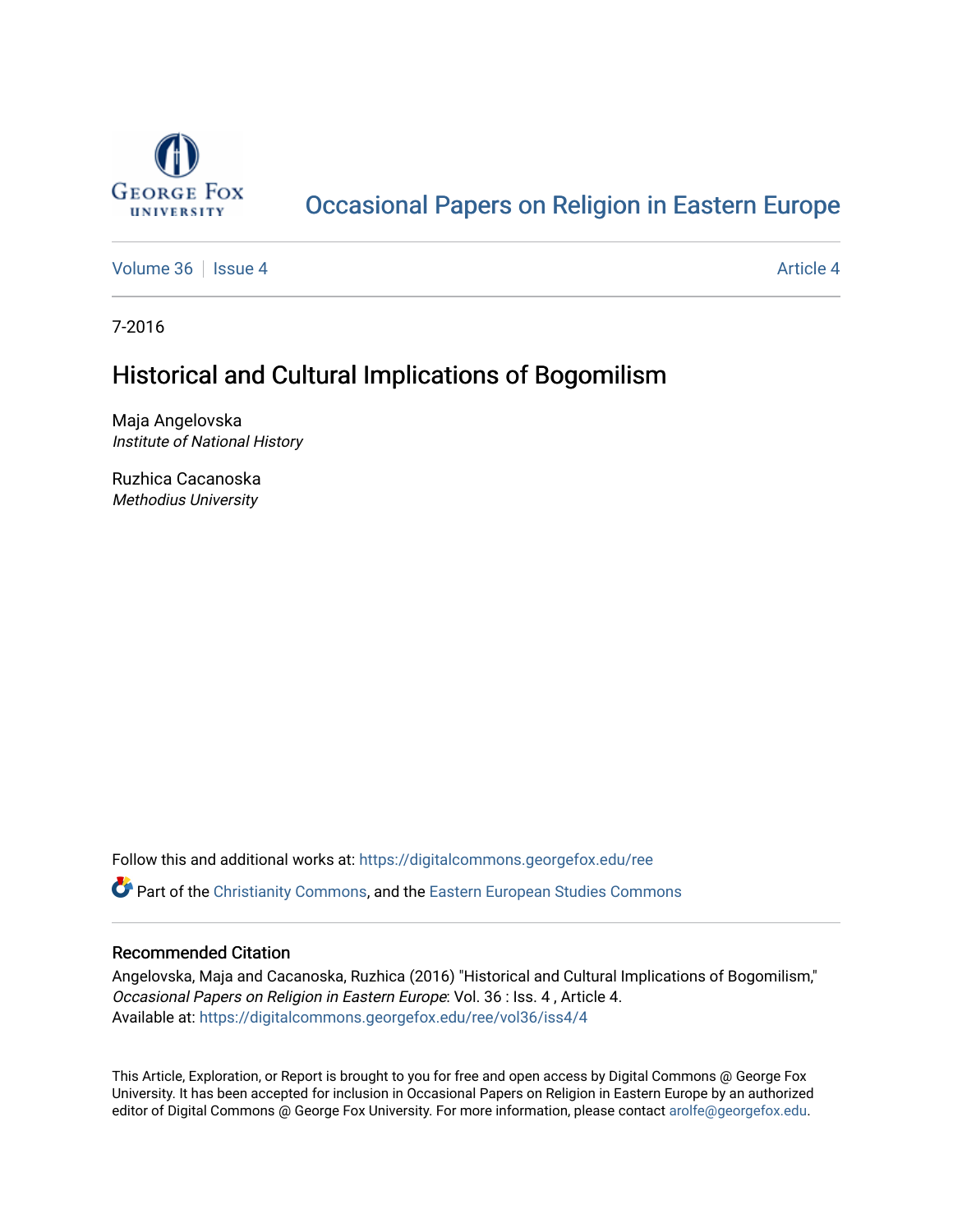#### **HISTORICAL AND CULTURAL IMPLICATIONS OF BOGOMILISM**

#### **By Maja Angelovska-Panova and Ružica Cacanoska**

Professor Maja Angelovska-Panova, PhD (angelovska\_maja@yahoo.com), is a full-time professor in the Department of Ancient and Medieval History at the Institute of National History, Skopje. Her publications include "Bogomilism in the Spiritual Culture of Macedonia," "Religious Formations and Gender Identities," "The Macedonian Orthodox Church: Eastern Christianity and Politics in Twenty-first Century" (with co-authors T. Chepreganov and D. Zajkovski), and "Bogomil Folk Heritage: False Friend or Neglected Source. Heresy and the Making of European Culture" (with co-author A. P. Roach).

Professor Ruzhica Cacanoska, PhD. (ruzica–c@hotmail.com), is a research counselor at the Institute for Sociological, Political and Juridical Research in Skopje of Ss. Cyril and Methodius University in Skopje, Republic of Macedonia. Among her publications are "Religion in the Period of Transition," "Public Religion," "Historical Basis of Sociological Methodology," and "Religious Polarization of Macedonian Modern Society."

#### **Abstract**

Bogomilism represents a spiritual manifestation, dualistic in nature, of a religious expression, and a social and philosophical orientation. The essence of Bogomilism can be followed on the basis of several key postulates, such as dualism, a specific theological and dogmatic characteristic, the support of ethical principles within their social life, and finally the political dimension of teaching the determinants which rise from the overall social and political processes in medieval times. The aim of this article is to present the historical and cultural aspects of this movement, which left visible traces in the spiritual culture of Macedonia, Balkans, and Byzantium.

\* \* \* \* \*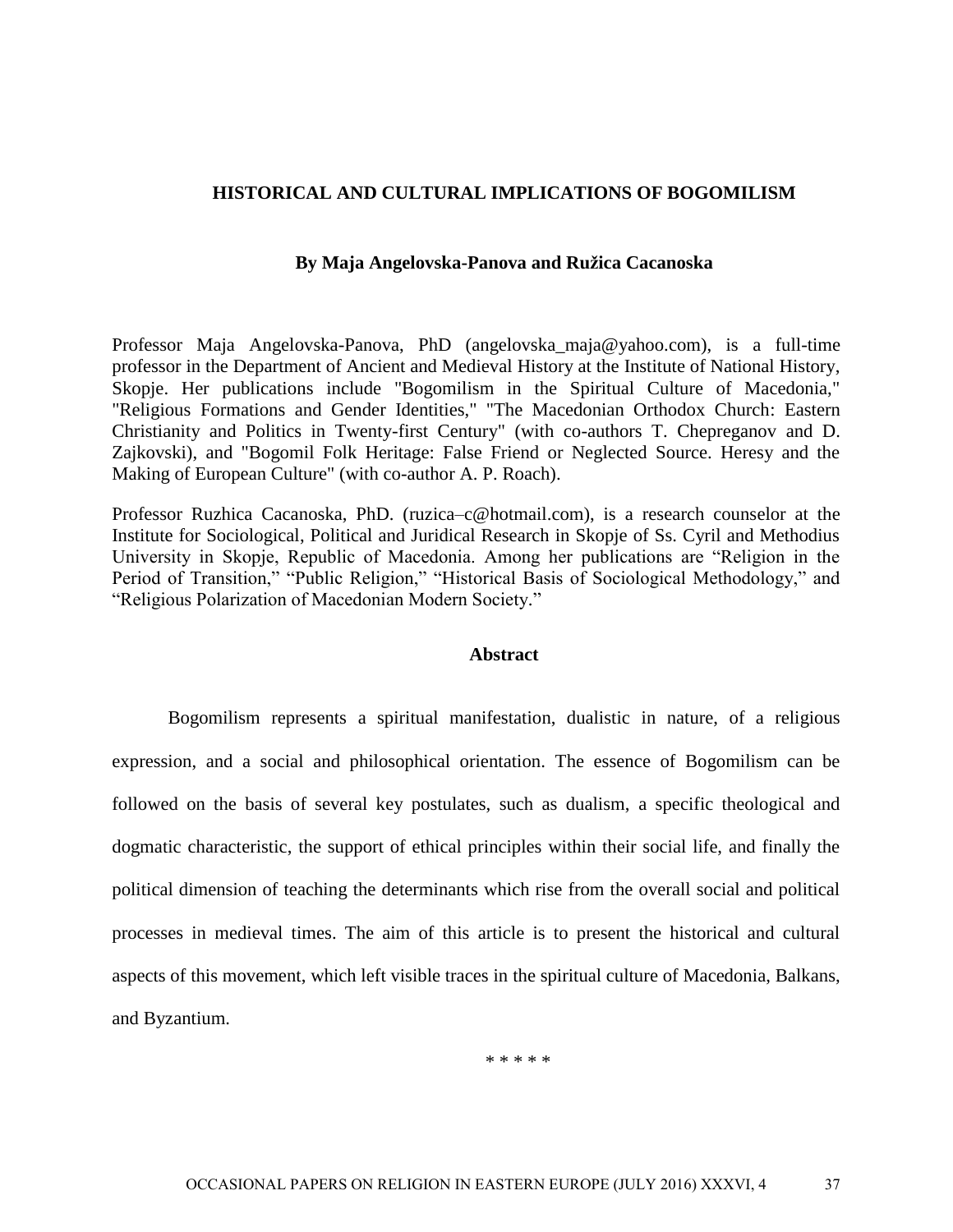The implications of the appearance of heresies within a certain area and time period were of a different nature, and so determinants of religious, social-political, and cultural-educational character are mentioned in this context. But what is particularly important is the fact that through the heresies (or heterodox teachings and practice), in this particular case through Bogomilism, the people in Macedonia and throughout the Balkans had the opportunity to realize their religious choices in circumstances where Christian orthodoxy was predominant.

Taking into mind the significance of this topic in regards to heresies, which seemed to receive a worldwide scholarly rehabilitation in 2014, an agreement was signed between the Macedonian Academy of Sciences and Arts and the Bulgarian Academy of Sciences for cooperation on the project "Bogomil Movement and Bogomil Literature." For this reason, a number of activities were undertaken for the express goal of accomplishing this project, which is expected to be finalized in 2016.

More specifically, in 2015, the Republic of Bulgaria published the work "History of the Cathars, Waldensians and Bogomils in Austria in the  $13<sup>th</sup>$  Century," where the foreword and editing were prepared by Erika Lazarova, PhD. This work deals with the doctoral thesis by Franz Trdan in 1912, which is kept in the library of the University of Vienna and serves as a relevant study on the dispersion of heresies in Central and Western Europe.

As for the activities undertaken by the participants from the Republic of Macedonia, important field research was conducted in October 2014 in the villages of Bogomila, Sogle, Bistrica, and Nezhilovo,<sup>1</sup> where authentic ethnographic material on the subject matter was recorded and supported through photographs.

<sup>1</sup>They are villages where traditions stemming from the Bogomil movement are still felt in the folk literature of a dualistic character.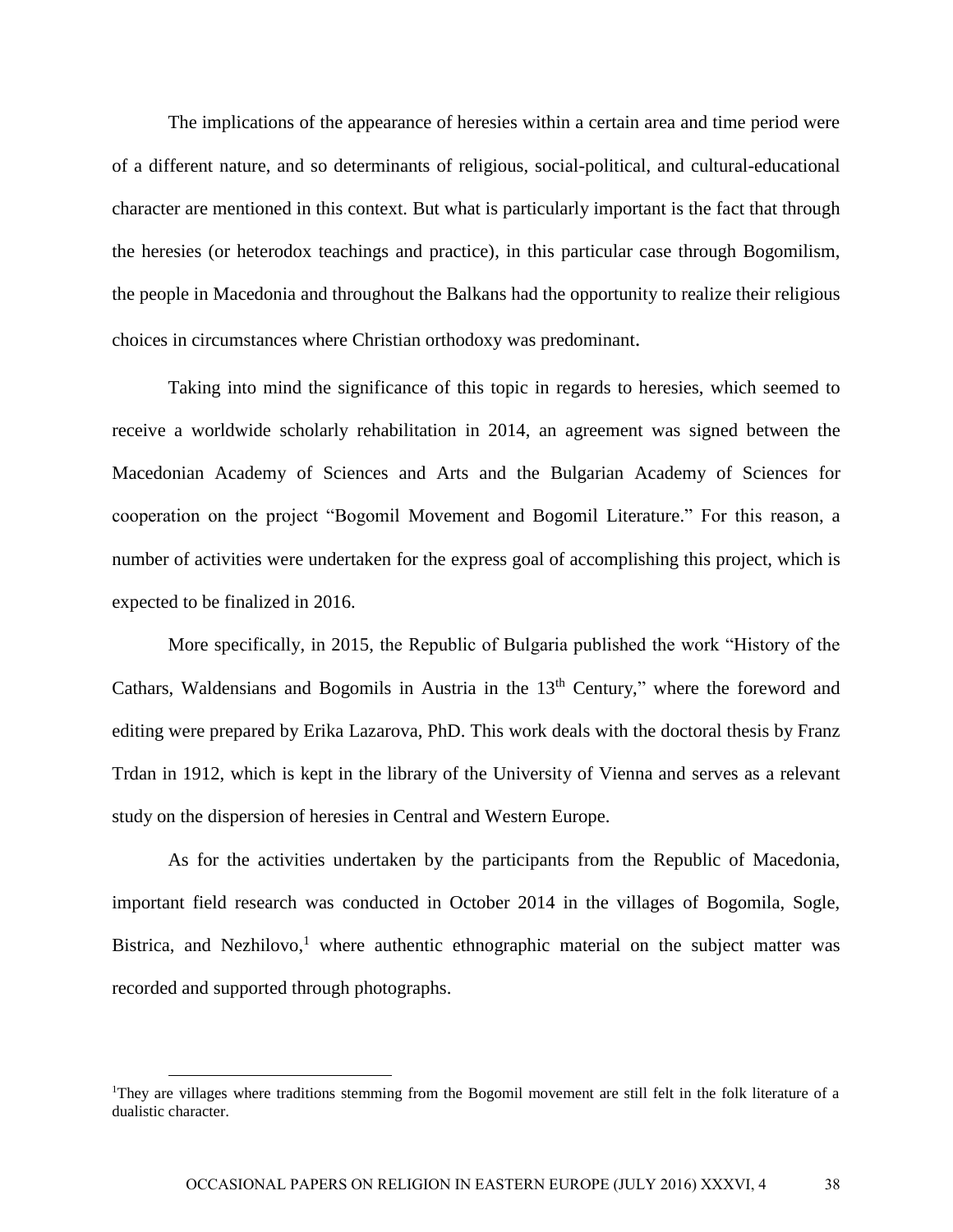This gave rise to the idea to organize the exhibition entitled "Accounts on the Bogomils"<sup>2</sup> that took place on December 14, 2015, at the Macedonian Academy of Sciences and Arts (MANU) exhibition hall. Its main purpose was to point to the fact that Bogomilism continued to exist in this area even after it disappeared from the historical scene, and did so through folk stories and tales, as a cultural phenomenon which incorporated itself in folklore by way of apocryphal literary texts.

Serving as one of the oldest sources of information, Petar Arizankovski, born in 1925 in the village of Bogomila, is a man who knows a vast number of stories about the antagonistic position between God and the Devil which can be found, as a leitmotif, throughout the folk literature of a dualistic character.

Arizankovski stated, "I know a lot of stories. Here's one: 'The Devil was the Lord's brother. But they were always in opposition. The Lord could do anything. The Devil made a wolf, but he couldn't give him a soul. He was told to say: up with you wolf, an' take the Lord by the leg! He said it, but nothing happened. The wolf did not come alive. He said it three times, but nothing happened. Then he was told: 'Say this: up with you wolf, an' take the devil by the leg.' When he said it, the wolf leapt up and bit the devil's leg. Since then the Devil limps on one leg."

The question raised here is: what is Bogomilism and what are its historical–cultural implications that contribute to the interest researchers have in this subject matter?

Bogomilism represents a spiritual manifestation, dualistic in nature, of a religious expression, and a social and philosophical orientation. Its dynamic of alternating expansion and decline, adjusting the method of existence to the current social and political conditions, allowed

<sup>2</sup>On the initiative of academician Vasil Gjuzelev and the participants in the Project from the Bulgarian side, the next presentation of the exhibition was mounted on April 13, 2016. at the Bulgarian Academy of Sciences.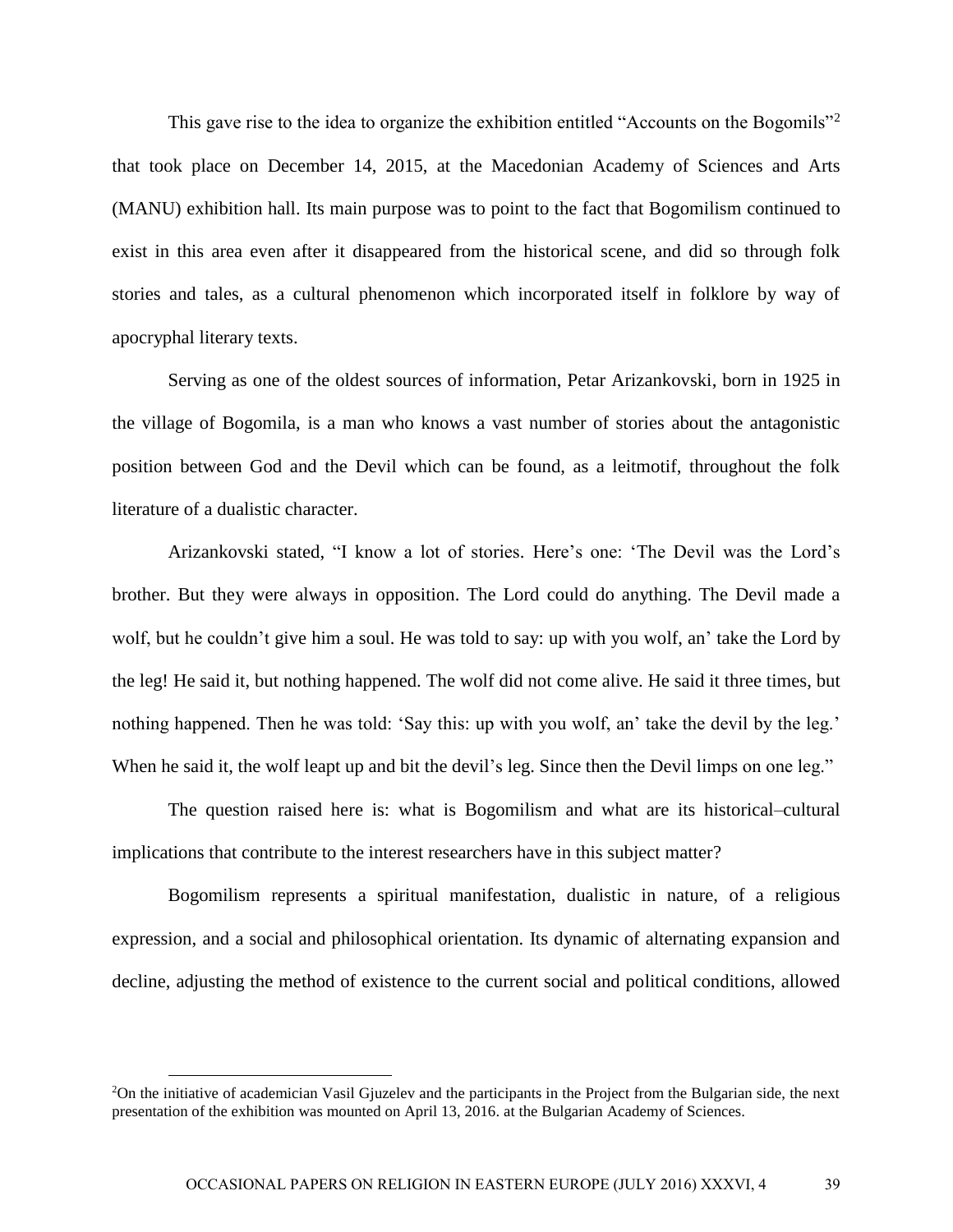it to survive on the historical scene until the 15th century when the last impulses of its existence were manifested.

The main preacher and ideological creator of Bogomilism was the priest Bogomil, who it is believed, had been a priest educated within the Orthodox Church. He was a man who for his time, showed reformatory tendencies regarding many religious and social issues. The idea of Bogomilism as a new spiritual manifestation was probably due to Bogomil's theoretical experience and objective reasoning, but the complete realization of Bogomilism as a teaching with a distinct conception which concerns theological, philosophical, and social aspects was probably the result of many years of team work with his closest associates and followers. Bogomil's pragmatism, in addition to his ideological platform, lies mainly in his ability to coordinate his associates for a complete implementation of this teaching. All of this is particularly important because Bogomilism was not limited only to a theoretical interpretation; it meant a more immediate engagement in organizing the life in heretical communities and developing a literary activity in the spirit of Bogomil theology.<sup>3</sup>

The tradition of heretical experiences and philosophical concepts from the past has left visible qualitative traces on the conception and ideological direction of Bogomilism. At the same time, their attempt to include new contents which would contribute to the authenticity and original articulation of its teaching is an undisputed fact.

The essence of Bogomilism as a movement and as a teaching can be followed and historically reconstructed on the basis of several key postulates, such as dualism, the specific theological and dogmatic determination, the support of ethical principles within their social life,

<sup>3</sup>Maja Angelovska-Panova, *Bogomilstvoto vo duhovnata kultura na Makedonija* [Bogomilism in the Spiritual Culture of Macedonia]*,* (Skopje: Institute of Old Slavic Language – Az-Buki, 2004), 71.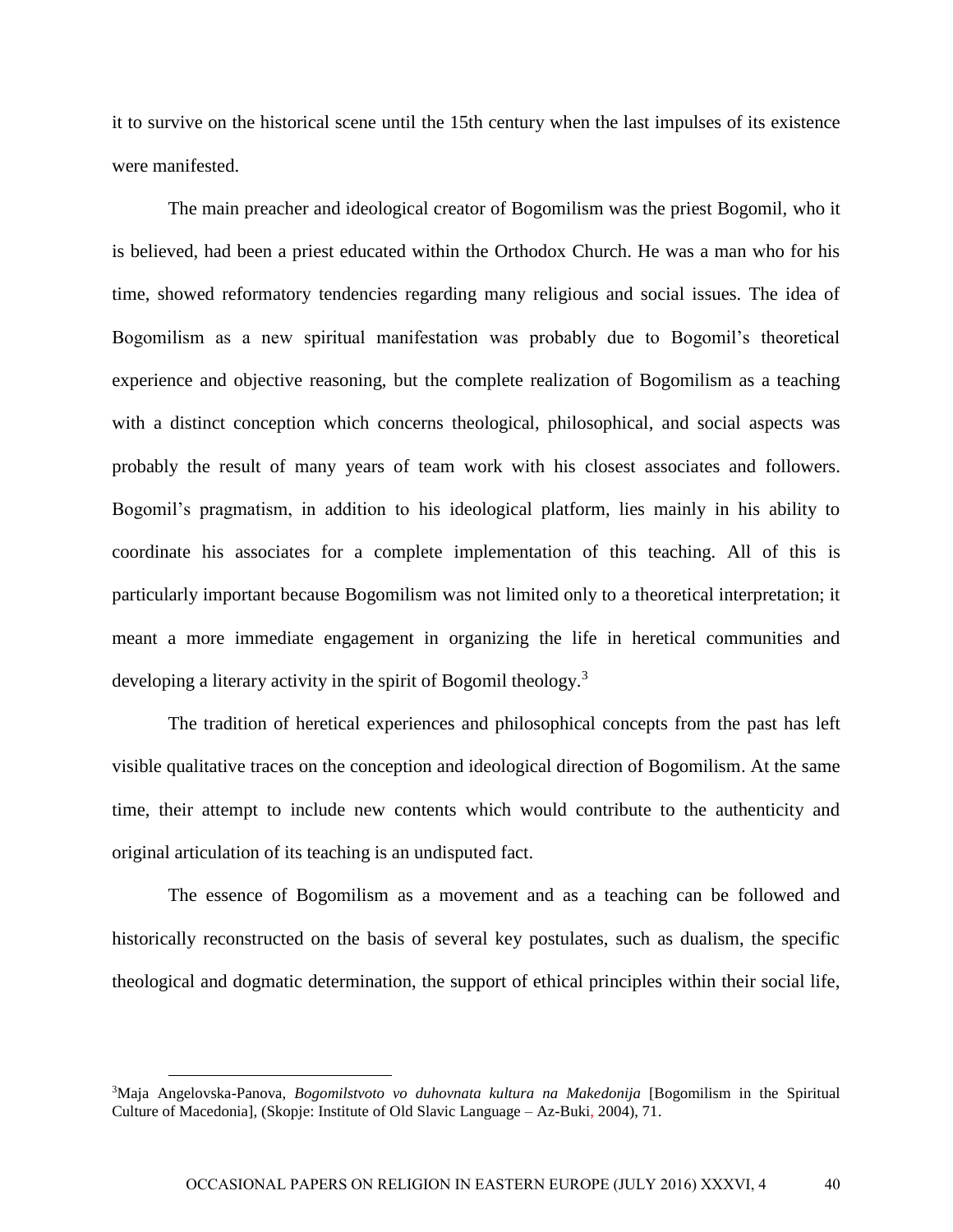and finally the political dimension of its teaching, the determinants of which rise from the overall social and political processes in medieval times.

The dualist ontology in its most general formulation represents an integral part of human spirituality, which in the process of evolutional awareness has faced and experienced the differentiation between the categories of good and bad. In fact, dualism represents an actual consequence arising from the human perception of the factual and cruel life on earth as opposed to the visionary model of an ideal life which would be realized in God's heavenly realm. Philosophical orientations and religious concepts were formed on the basis of the antagonistic position of the primordial principles of good and bad, that is to say, of spirit and matter. A more specific religious status in the process of dualistic ontology is acquired from Iranian dualism, seen through Zoroastrianism and Mahdaism, religious and philosophical platforms which existed 17 centuries before Bogomilism appeared. Namely, the universe, according to Zarathustra's teaching, was Ahura Mazda's creation and later the world, in its actual and material manifestation, which was corrupted by Ahriman.<sup>4</sup>

When it comes to Bogomil dualism, its assembling character, arising from chronologically older heretical experiences and from the influence of canonical and apocryphal literature, should certainly be taken into account. But the variations of dualism were at the same time largely determined by the actual socio-political and economic conditions in the period between the 10th and 15th centuries, as well as by the existing understanding of the principles of good and bad specified through the characters and acts of God and the Devil. In that respect, Bogomil dualism was able to express either a moderate or, at specific times of its constant development, an absolute (that is to say, extreme) orientation.In principle, the study of the

<sup>4</sup>Mircea Elijade, *Istorija verovanja i religiskih ideja,* [History of Beliefs and Religious Ideas] vol. 2, (Beograd: , 1991), 195; Yuri, Stoyanov, *The Hidden Tradition in Europe,* (Sofia: Arcana: 1995), 17-18.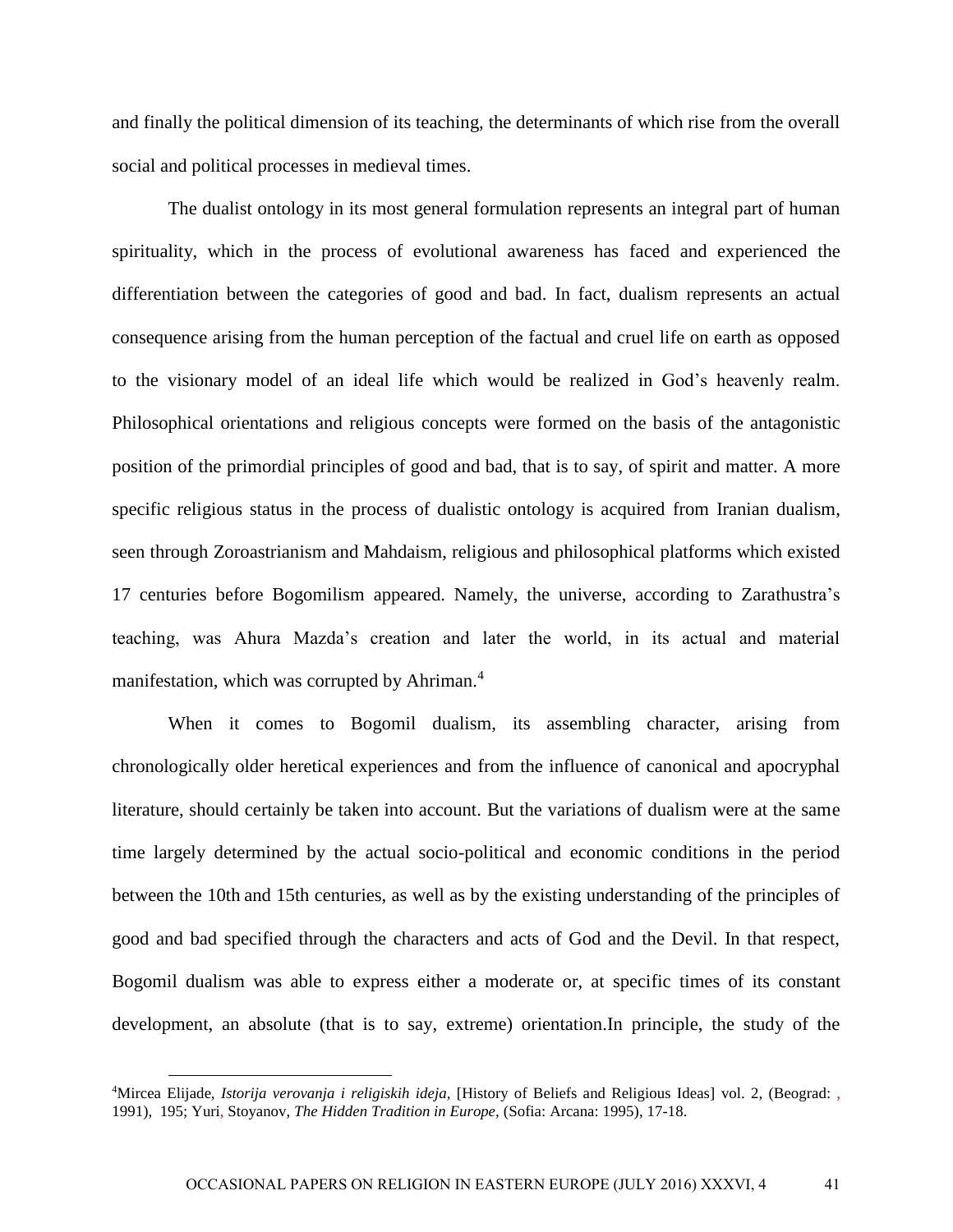greater part of the relevant original materials suggests the impression that Bogomils were devotees of moderate dualism which represented a kind of compromise solution between the absolute dualism inherent to Manichaeism and Paulicianism on the one hand, and Christianity on the other. Bogomil moderate dualism was based on the Biblical myth of Satan whose apostasy from the heavenly Trinity starts the establishment of the principle of good and bad. According to the beliefs of moderate dualists, most illustratively shown in the *Secret Book, 5* the principle of bad was in an inferior position in relation to the principle of good; in other words it was its creation.<sup>6</sup> The functioning of the material world relied on the principle of evil, which by itself meant that matter was being treated as an evil substance containing the kingdom of Satan as an antithesis of the kingdom of light. The antagonistic position of spirit and matter represents a philosophical foundation and a supporting point of Bogomil doctrine. This belief brought Bogomils close to Plato's philosophy according to which matter, identified with desolation and emptiness, contradicts the kingdom of light.<sup>7</sup> In spite of the evident dominance of moderate dualistic tendencies, extreme dualism, which in most examples was encouraged by the actual political and social problems within the social system, was also present in Bogomil communities at different times. A typical example of extreme expansion of absolute dualism is detected within the Dragovit's church–heretical community, which is being connected to the traditions of the former Sclavinia with the same name located in the western part of Macedonia, the status of which was, at the time, based on political and economic freedom.<sup>8</sup>

<sup>5</sup>The Secret Book (Interrogatio Ioannis) is an authentic literary work which circulated among Bogomils on the East as well as Cathars on the West.

<sup>6</sup>Dimitar Angelov, *Bogomilstvoto,* (Bogomilism) (Sofija: Bulvest 1993), 141.

<sup>7</sup>Nikolai Kochev, "Km vprosa na predstavitelite na gnostiko-dualizma v Vizantija i na Balkanite prez IX-XII v. i antichnata filosofija," [To the Question of Representatives of Gnostic Dualism in Byzantium and the Balkans during the 9th and 12th Centuries and Philosophy of Antiquity] *Studia Balcanica,* 14 (1979): 63.

<sup>8</sup>M. Angelovska-Panova, *Bogomilstvoto vo duhovnata kultura na Makedonija,* 90-91.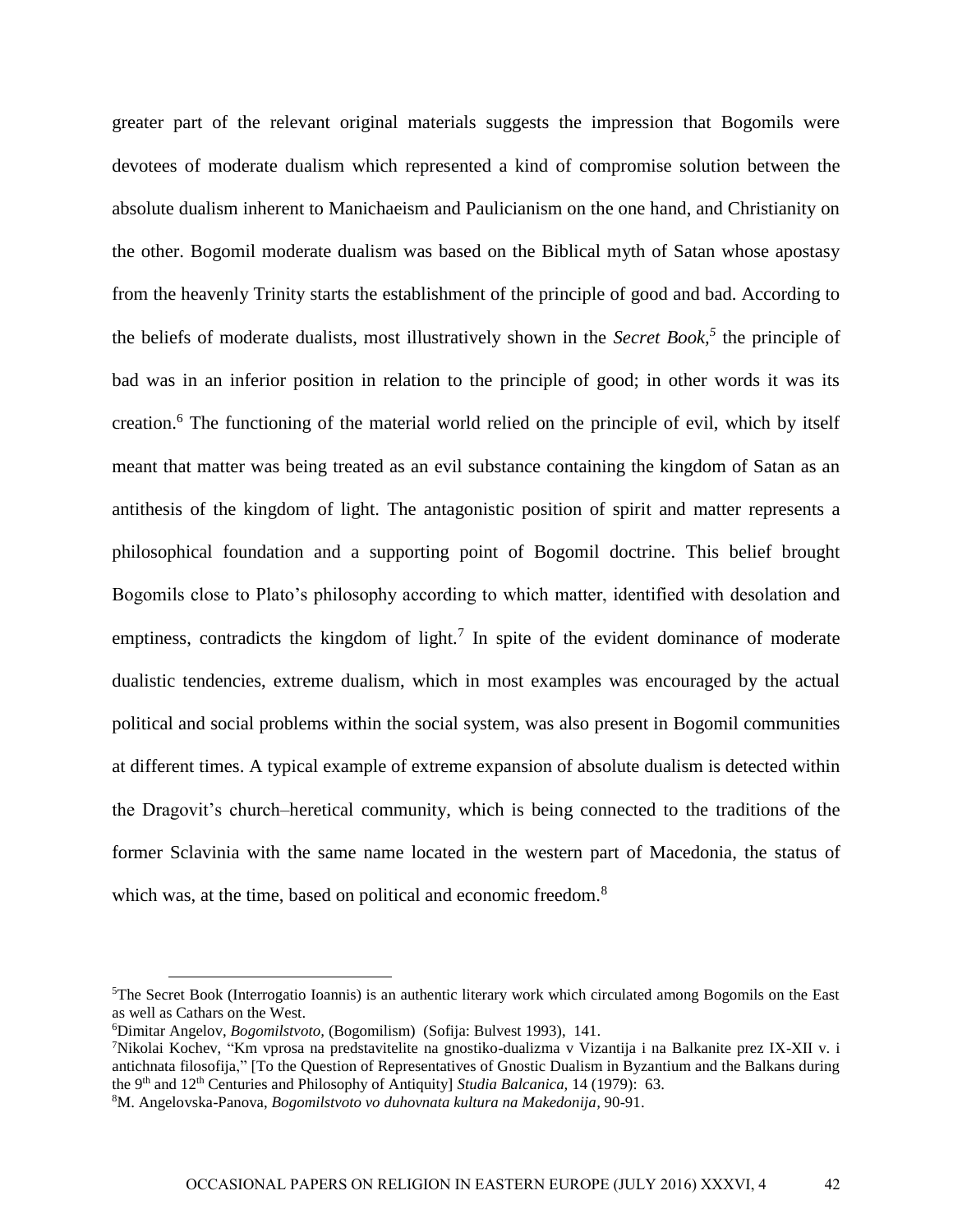Bogomils expressed an antagonistic attitude towards the canonical teaching of the official church, as well as towards the feudal order in general, through the established theological and dogmatic principles of its religious and dualistic teaching according to which everything created out of matter is identified with diabolism. This determination of the material world further determines the attitude of Bogomils towards external manifestations and attributes of the Christian religion, concerning the question of credibility of its cultic system. The Bogomils' attack was directed primarily against the church as an institution which, according to their beliefs, had nothing in common with the real Christian ecclesia, particularly because of the fact that it derogated from principles established by gospel texts. Bogomils supported the rejection of the church in its institutional meaning with their own interpretation of the Gospel of Mathew (9: 6) which reads: "And when you pray, enter your chambers and while closing the door pray to your Father." The general impression is that they supported the contents literally pointing out that there is no mention of any kind of church building whatsoever. The interpretation of Apostle Paul's syntagma is probably made in accordance with the same principle; in his I Corinthians, he points out: "Don't you know that you are the temple of God and that the spirit of God lives within you? If anyone destroys the temple of God, God shall destroy him, because the temple of God is holy, and so are you."

In their doctrine of determination, Bogomils were categorical in their nihilism towards liturgies, icons, the cross, christening, Eucharist, relics as a source of miracles, the Resurrection, holidays, the holiness of Virgin Mary, etc. This certainly speaks in favor of the fact that Bogomil theology was not directly against Christian principles, but that it was directed against their interpretation, as an ideological substratum in medieval times, by the official church. In that respect, the intervention of Bogomils was more along the lines of reformulating the gospel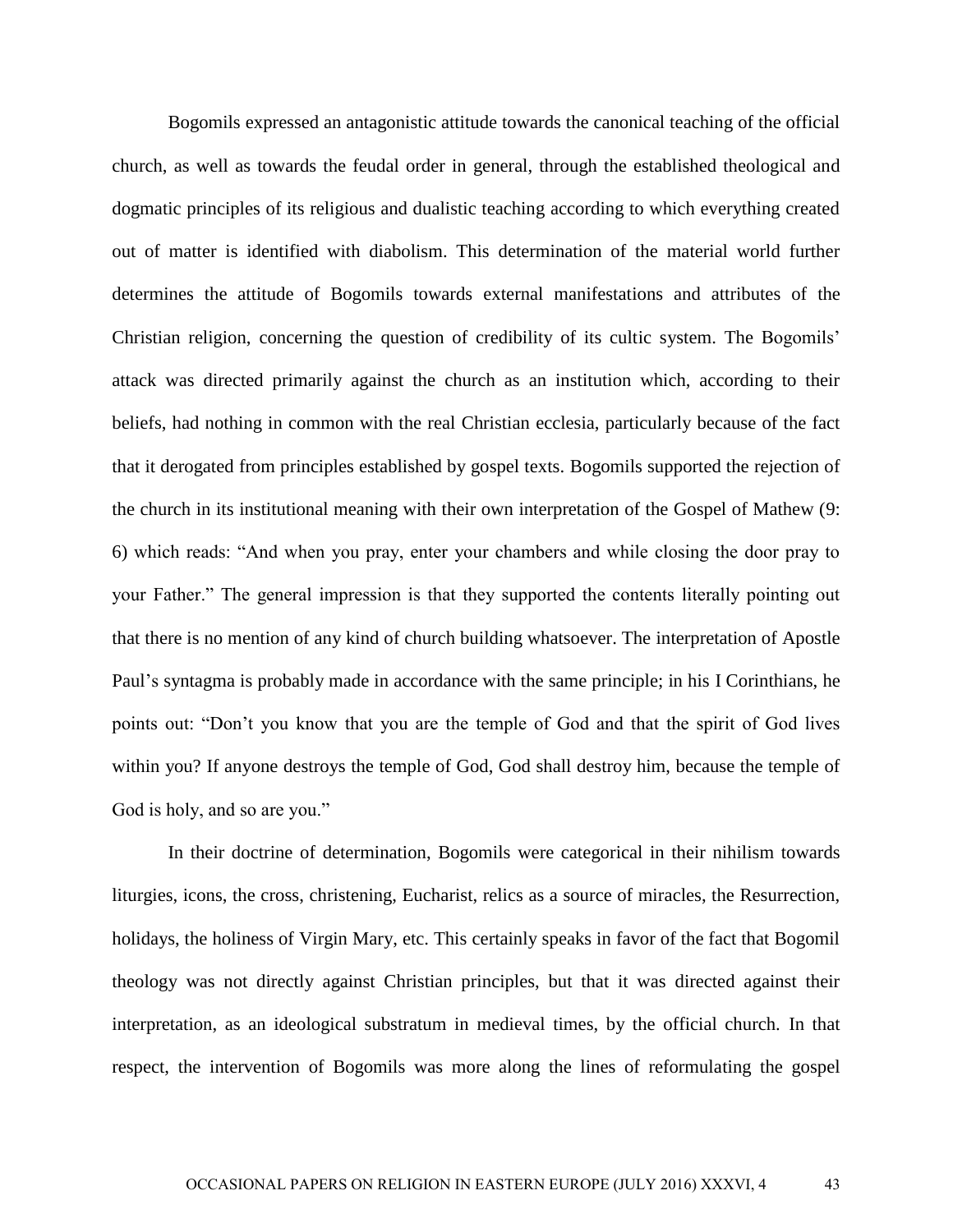principles regarding exegesis, but it was also used to serve their interests and doctrine as an unprivileged class.

The social and ethical characteristics of Bogomilism can best be seen within the framework of organizational life, realized in their church–heretical communities. Namely, the existence of organized life was evident since the earliest phase of Bogomil existence which was under a strong influence of original apostolic Christianity and in accordance with their concept for equality between people, collective ownership, and applied communism.<sup>9</sup> Supporting the principles of original Christianity, Bogomils were against the hierarchical structure based on material goods. Their definition for hierarchy was connected to the degree of theoretical knowledge in presenting dogmas and practicing a strict ascetic way of life which, from the current point of view, implicates the meaning of the term category. Depending on whether these criteria were met, Bogomils were practically divided in three basic categories: students, believers and perfects, or in the spirit of their own terminology—followers, believers and perfects.<sup>10</sup> The progression from one to the other category took place with a certain preparatory period for confession, spiritual and physical catharsis, and constant contemplation, which in the end finished with an appropriate ritual identified as the second or the real baptism through the Holy Spirit. It should be noted that both the spiritual baptizing, i.e. the change from a follower into a believer, and the elevation in the category, perfect, were accomplished with an identical ritual. This was probably due to their aim of simplicity and complete democratization of Bogomil organizational life.<sup>11</sup> Hence follows the logical conclusion that the preparatory period for crossing from one category to the other was of greater importance for Bogomils than the actual

<sup>9</sup>Dimitar Angelov, 'Filosofskite vzgledi na bogomilite',[The philosophical views of the Bogomils] *Izvestija na instituta za blgarska literatura*, 3-4 (1951), 135.

<sup>10</sup>Dimitar Angelov, Borislav Primov, Georgi Batakliev, *Bogomilstvoto v Bulgarija, Vizantija i Zapadna Evropa v izvori*, [Bogomilism in Bulgaria, Byzantium and Western Europe in Sources] (Sofija:Nauka I izkustvo 1967): 42. <sup>11</sup>Malkolm Lambert, *The Cathars,* (Oxford: Wiley-Blackwell 1998), 34.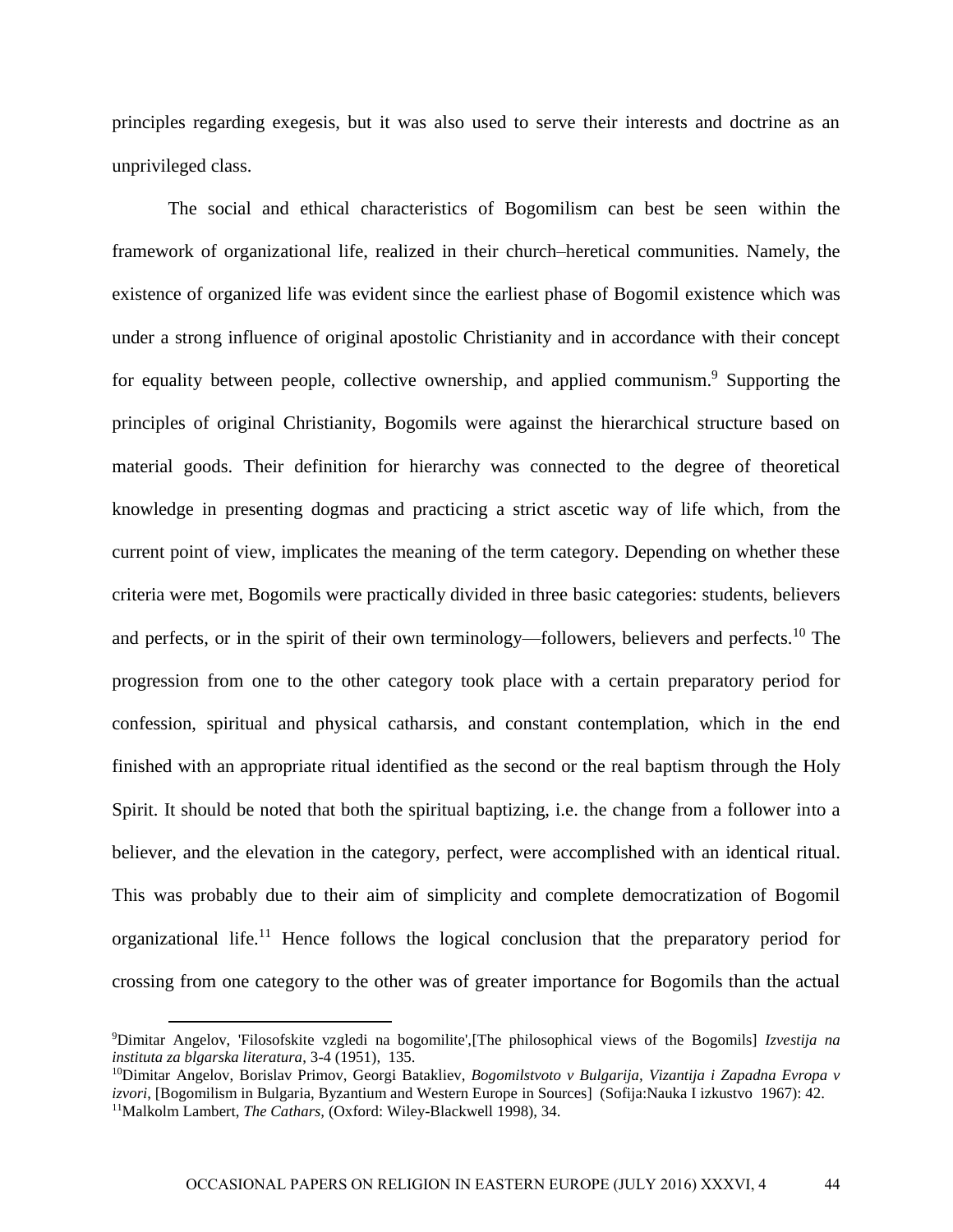ritual, because of the fact that it was then that the three basic principles came to the fore: complete absorption of Bogomil theology, radical asceticism, and absolute poverty. The process, the aim of which was reaching absolute perfection, was long-lasting. According to Euthymius of Akmonia, the period of introduction into heretic dogmas lasted one to two years. On the other hand,, when addressing Priest Basil's activities, the principal preacher of Bogomilism at the end and beginning of 11<sup>th</sup> and 12th centuries, Euthymius Zigabenus and John Zonara point out that Basil studied these dogmas for 15 years.<sup>12</sup> It means that besides the obligatory period which usually lasted one to two years, the perfect Bogomils probably spent a great part of their time on their personal improvement as far as absorbing and exegesis of Bogomil occult is concerned, especially if we have in mind that it is not a static manifestation but a religious and ideological complex manifesting evolving tendencies during its existential impulse.

It should be noted that Bogomils supported the idea for equal status between the sexes.<sup>13</sup> With the realization of the idea of equality between the sexes, women could get a leading role which means the right to participate in the Bogomil religious ritual and the right to communicate with the word of God (logos), which from the rational point of view was identified with a literary activity. It is directly, although with a negative connotation, witnessed in the *Nomocannon of St Sava,* according to whom "women are placed as teachers of dogmas of their heresy, simply by ordering them not only to be chiefs to simple people, but also to head the priests."<sup>14</sup> Favoring the idea of social liberation and emancipation of women within the context of encouraging their

<sup>12</sup>Bernard Hamilton, *Christian Dualist Heresies in the Byzantine World*, *650-1405,* (Manchester University Press: 1998), 175-178.

<sup>&</sup>lt;sup>13</sup>Georgi Vasilev, "Bogomili, katari, lolardi - provodnici na visoka pozicija na zenata v srednovekovieto" [Bogomils, Cathars, Lollards—Supporters of a High Position of Women in the Middle Ages], *Rodina*, 4, (1996): 71; Maja Angelovska-Panova, "The Role of the Women in the Bogomil Circles in Comparison with the Traditional Status Established with the Christian Religion," *Balcanistic Forum*, XI, (2002):.221.

<sup>&</sup>lt;sup>14</sup>Mihailo.M.Petrovich,"'Pomen bogomila - babuna u zakonopravilu svetog Save i Crkva Bogomilska," [The Mention of Bogomils-Babuns in the Legal Code, of Saint Sava and the Bogomil Church] in *Istorijski chasopis*, knj. XLIV, (1998): 19.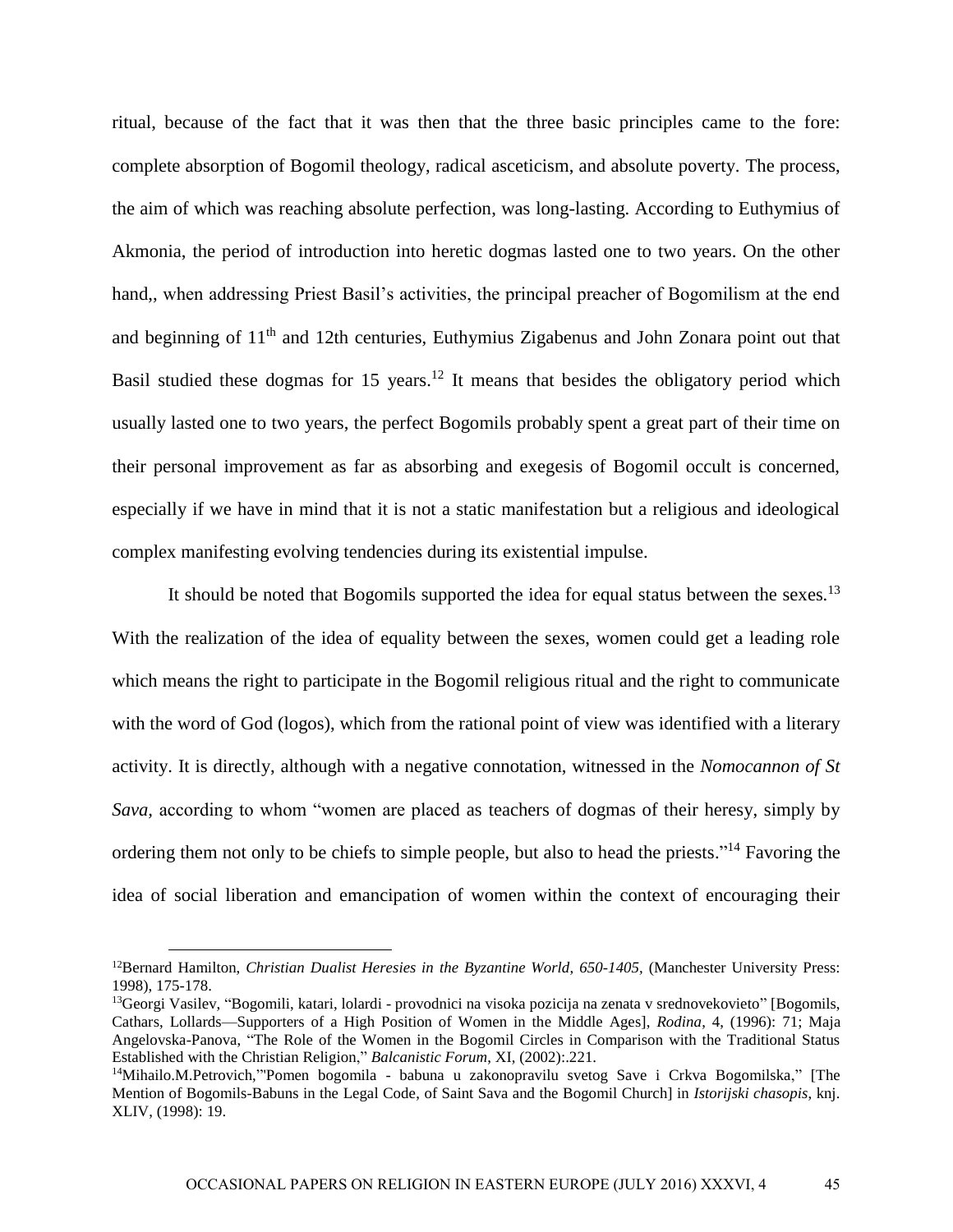intellectual potential is partly losing its qualitative meaning by denying the *paidopoia,* or in other words, their biological need to be realized as mothers. In that respect, we cannot talk about a completely positive relationship of Bogomils towards the identity of women but rather an attempt to neutralize the inert and traditional Christian status based on the Biblical myth of Adam's rib. Furthermore, Bogomilism did not represent an imposed and compulsory religious and ideological program. On the contrary, participation in these circles was based on personal choice which would also more specifically mean conformity with certain norms of behavior and acting in the service of Bogomil doctrine. Asceticism as a form of sinless life, and within that framework, the nihilistic relationship towards marriage and *paidopoia* concerned only those women that belonged to the category of perfects and as such, was not practiced by simple devotees.

As an alternative form of religious and ideological belief, Bogomilism also had a dominant influence in cultural processes through its reflection in the spiritual culture of Macedonia, the Balkans, and throughout Byzantium and some countries of Western Europe. One of the achievements of Bogomilism is that it surpassed the local character and in its original or modified form, spread over a wider geographical area, becoming a movement of international importance and character. The identification of Bogomil cultural values and influences can best be seen through literary compositions with an original Bogomil articulation, the apocrypha, and the philosophical aspects of the teaching, as well as through folklore. Actually it was an alternative thought process that went beyond the official Christian stereotypes which made it equally attractive not only for the devotees of Bogomilism, but also for Orthodox Christians.

The basis of Bogomil literature was based on its teaching precepts, expressed in writing by the priest Bogomil and his closest associates. Presbyter Kozma's familiarity with Bogomil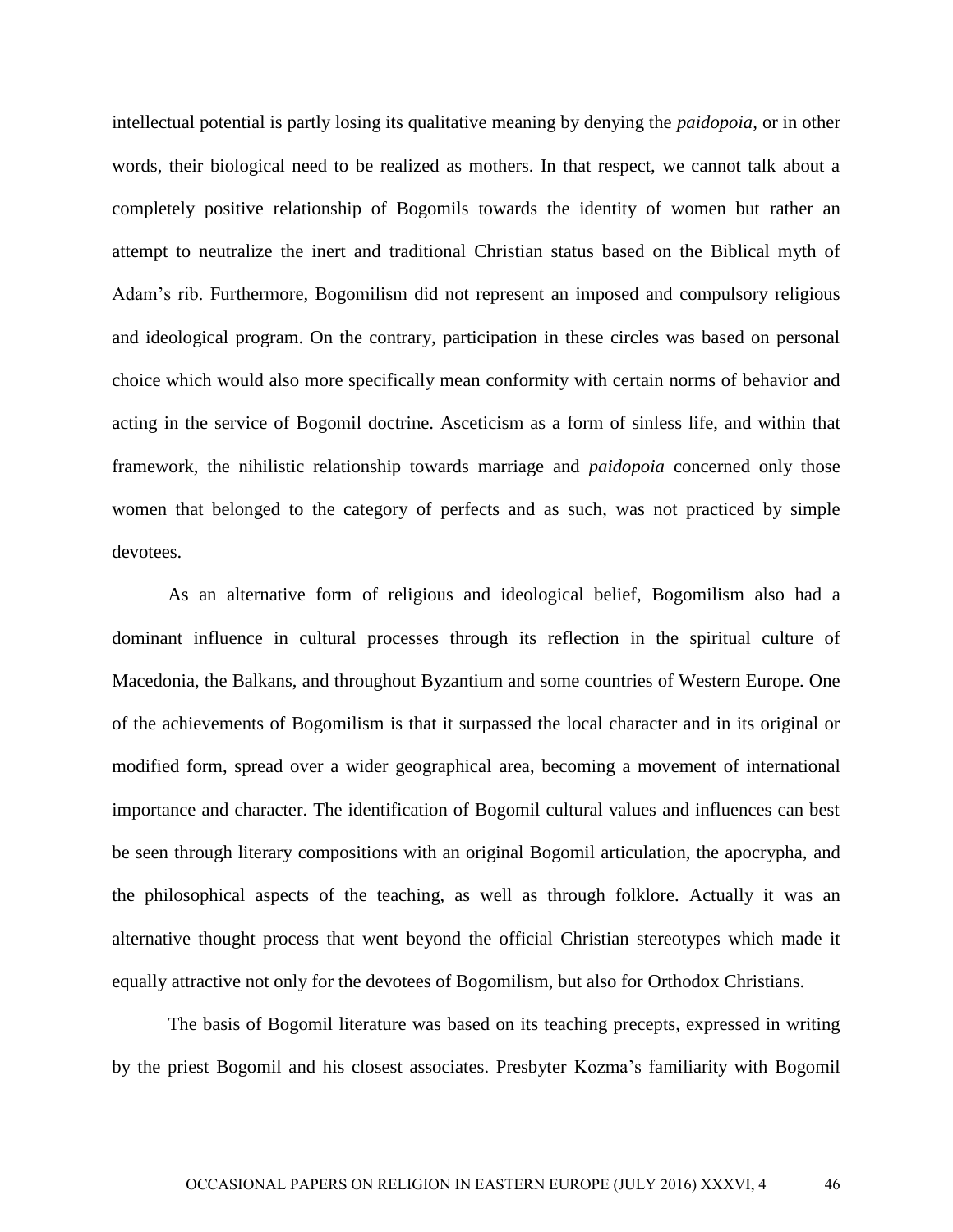interpretation of dogmas was probably not accidental. Namely, he acquired his knowledge not only through personal contacts with Bogomils who later returned to Orthodoxy, but also through reading original Bogomil books. The data from later sources are somewhat more general. Euthymius of Akmonia mentions the "Satan epodes" which were read on the occasion of the ritual of holy baptism, while Euthymius Zigabenus talks about a kind of "Eucharistic prayers." Simeon of Salonica, on the other hand, mentions "prayers and songs worthy of scorn."<sup>15</sup> These prayers probably represented a particular kind of literature, but the sources contain almost nothing specific about their content. It is reasonable to assume that the content was available only to the elite group of Bogomil credo–perfects and possibly to the believers, as these prayers were carried out during ordination from one category to another. The evident shortage of these Bogomil works is due to the status of the Bogomil movement as a heretical teaching which most often caused them to be persecuted. In any case, it is reasonable to assume that the original Bogomil literature expresses two developmental tendencies: the literature which contains the ideological platform of Bogomilism, which was probably supposed to represent a kind of promotional material, and the esoteric literature accompanied by the ritual practice of Bogomils. *The Book of Rituals,* saved in a transcript in Provencal language from the 13th century, certainly belongs to the original Bogomil literature.<sup>16</sup> On the basis of its equivalence in relation to the religious practice, we assume that it is a translation or an adaptation of a Bogomil book of rituals which was not saved in its Slavonic version. The role of the apocrypha, which represents a synonym for unofficial, uncanonical contents, appear as a direct consequence of the need of the medieval people for an additional explanation of Biblical, religious, and Christian concepts from

<sup>15</sup>Dimitar Angelov, Borislav Primov, Georgi Batakliev, *Bogomilstvoto v Bulgarija, Vizantija i Zapadna Evropa v izvori,* 174.

<sup>16</sup>Jordan Ivanov, *Bogomilski knigi i legendi,* [Bogomil Books and Legends] (Sofia:Nauka i izkustvo, 1970), 115.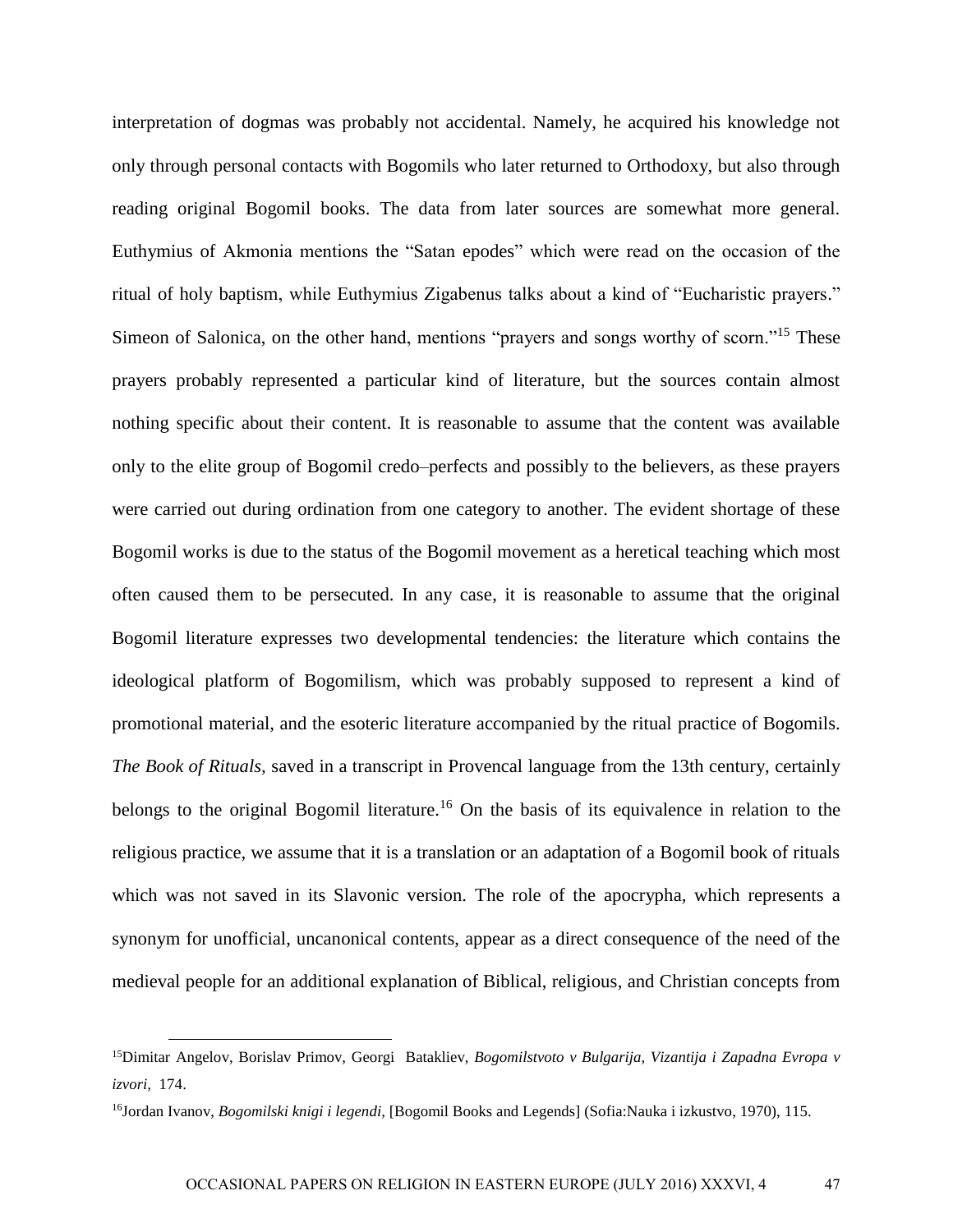the perspective of current social attitudes.<sup>17</sup> Namely, the Bible and the canonical works, which were the only works recognized by the church as an official source for cultural and spiritual life, ceased to be consistent with people's aspiration to get a more complete idea about how the world came to be and how to understand natural phenomena. In that respect, the apocrypha expressed tendencies which were easier to understand by common people, who built their theological and moral view of the world upon them. Thematically, the apocrypha represent a mixture of pragmatisms from Biblical books and legends on which canonical books rest, and very often emphasize heretical elements.<sup>18</sup>

The term apocrypha, in accordance with the establishment of a set canon of God's literary works, was gradually losing its primary meaning and increasingly identifying books that contradicted the basic Christian dogma. Most of the apocrypha that preceded Bogomilism (*The Book of Enoh, Vision of Isaiah, Revelation of Baruch, The Argument between Christ and the Antichrist, etc.)* had an influence on Bogomil cosmogony and eschatology. Bogomil establishment as an ideology and the integral realization of Bogomil worldview was in effect unimaginable without the basic knowledge of the apocryphal literature which, on the other hand, was expressing tendencies close to the general beliefs and thoughts of people in the Middle Ages. *The Secret Book* and *Vision of Isaiah* are considered to be amongst the most important apocrypha of Bogomil origin. A new approach towards writings in the medieval literature was introduced with *The Secret Book*, where canonical motifs are subject to a philosophical opinion and to an additional literary adaptation. As a kind of literature in which one religious system contrasts another, in this case, the Bogomil against the official, *The Secret Book* is very close to

<sup>17</sup>Ilija Velev, *Makedonskiot knizeven XIV vek,*[Macedonian Literary 14 th Century] (Skopje, Veda, 1996), 293. <sup>18</sup>Kirilo-Metodievska Enciklopedija, [Cyril and Methodius Encyclopedia] vol. I, (Sofija: Bulgarian Academy of Science, 1985), 85.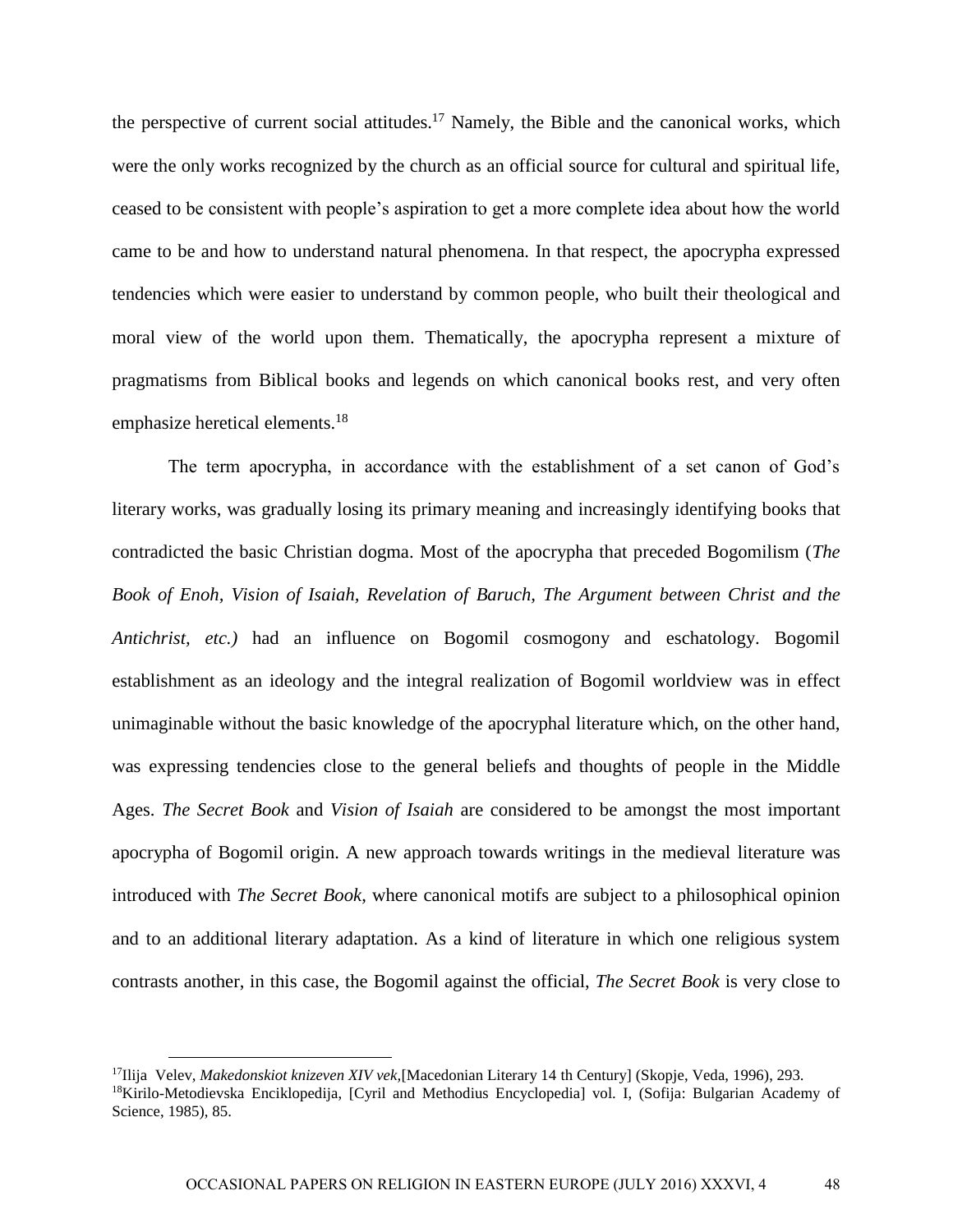the *Book of Revelations.<sup>19</sup>* Similar tendencies regarding the content, which has a mythological and apocalyptical character, can also be seen in the apocrypha, *The Vision of Isaiah.* The apocrypha in Greek language was well-known since the first and second centuries, and somewhat later, between the second and third centuries. There was a compilation under the title, *The Vision of Isaiah,* enriched with data about the Jewish prophet Ezekiel. The Slavonic text of *The Vision*, saved in two versions—extensive and short, originated from the above mentioned compilation in Greek language, or to be more precise, from its second part. The remarkable significance of the apocrypha and its use is witnessed in writing in Bogomil circles. Namely, in a Greek text which dated from 12th century, besides the ritual formula practiced for converting Bogomils and Massilians to Orthodoxy, it is pointed out that these heretics were using the "shameless and deceptive *Vision of Isaiah* written by them." <sup>20</sup> The Bogomil aspects in this apocrypha were barely noticeable. This approach was in line with the already established principle in Bogomil literature for presenting heretic tendencies in a discrete manner, subtly and marginally, so that the conclusion about them was due to the interpretation of the text. In that respect, the apocrypha represented a kind of dogmatic and ideological material used for influencing, which circulated not only among Bogomils, but also in Christian circles, especially because of the fact that the essence of the text, amongst other things, also implicated the social aspect of people's lives. Both *The Secret Book* and *The Vision of Isaiah* had a high rating among devotees of Catharism which speaks in favor of an established cultural cooperation between eastern and western dualists.

<sup>19</sup>Aleksandar. Veselovski, *Literaturnoe znachenie eresi,*[The literary meaning of the heresies] Istorija eresi, (Moskva: 2004), 487.

<sup>20</sup>Jordan Ivanov, *Bogomilski knigi i legendi,* 153; Bernard Hamilton, 'Wisdom from the East', in *Heresy and Literacy, 1000-1530,* eds. Pete. Biller and Andrew Hudson (Cambridge: 1994), 56.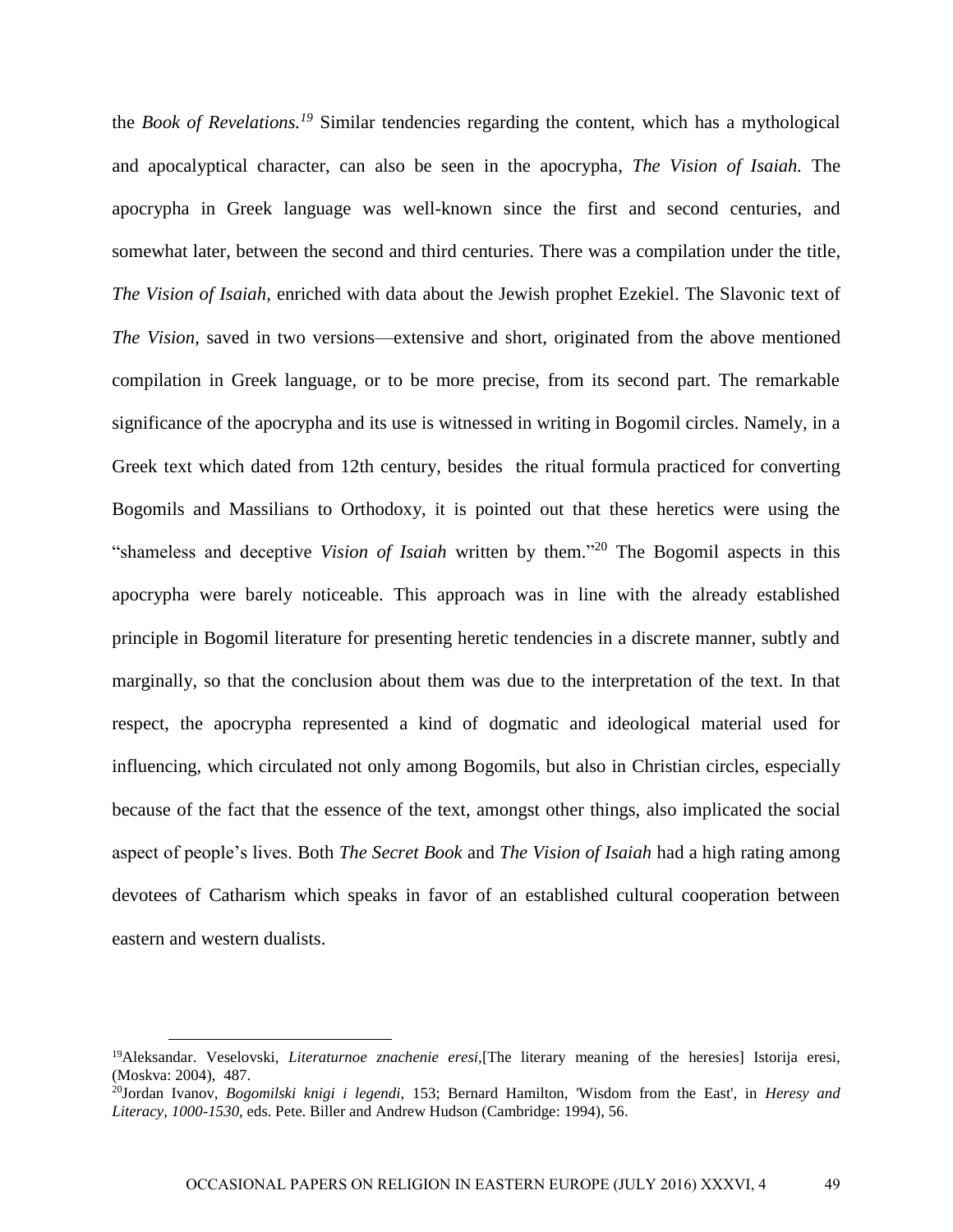There were also philosophical ideas incorporated within Bogomilism, which were in a way conditioned by the dichotomic concept of Bogomilism as well as by the diabolistic conviction. The presence of philosophical elements is also a consequence of the influence of philosophical orientations such as Gnosticism, Orphism, Pythagoreanism, and Platonism, the ideas of which were partly incorporated in the doctrines of Bogomilism and Catharism, although with greater religious than philosophical connotation.<sup>21</sup> As an example, the use of vegetarian diet, besides the religious and dogmatic as well as the ascetic determination, also had a philosophical justification through the metempsychosis and the transmigration of the soul. The philosophical speculations about the immortality and the transmigration of the soul are very subtly presented in Bogomil circles, probably because of the aspiration that the most secret philosophical and dogmatic determinations should not be manifested transparently. The ideas that a human soul can bear experiences from a previous life can be found in the works of Euthymius of Akmonia. Addressing the Bogomil myth about the transformation of the soul, the author established that "when a man is furious he is like a snake, a dog, a cat..." Further explanations are in connection with the Devil, who in order to keep the opposed soul in the body, ate all kinds of impure animals and later threw them up in order to keep Adam's soul in his body.

The presence of philosophical ideas and interpretations in the Bogomil system attracted the attention of representatives of the higher social class, or as Ana Komnina mentions, the "wealthy people" and "some high priests."<sup>22</sup> A typical example is the Byzantine philosopher John Italus, an intellectual and Michael Pselus's student, who founded the section of dialectics

<sup>21</sup>Maja Angelovska-Panova, 'Dogmatsko-filozofskata opravdanost na vegetarijanstvoto vo eretichkite sredini vo sredniot vek', [Dogmatic and Philosophical Justification of the Vegetarianism in Heretical Circles in the Middle Ages] *Filozofija*, 9, (2004): 87-92.

<sup>22</sup>Annae Comnenae, *Alexiadis libri XV,* ed. J. Schopen, (Bonn: 1839), lib. XV, 9, 358; Andrew P. Roach, *The Devil's World, Heresy and Society 1100-1300,* (Longman: 2005), 63.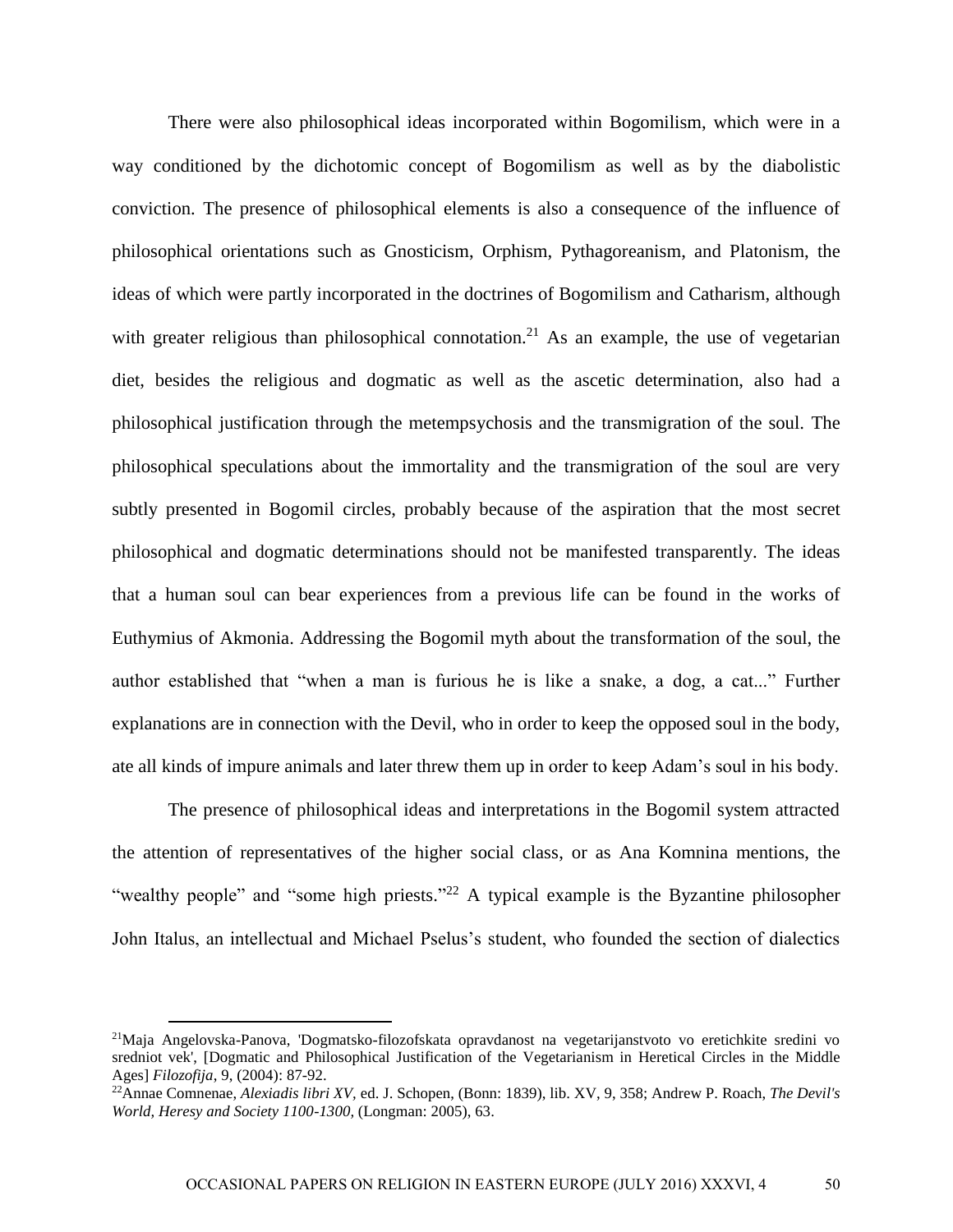and history of philosophy.<sup>23</sup> His teaching, despite the philosophical dimensions of metempsychosis, the Resurrection and the Last Judgement exegesis, was confronted with the official Christian normative teaching and attempted to introduce rational behavior in theology. All that led to Italus's teaching to be anathematized at the synod held in the year 1082. A similar example is the Patriarch Eustatiy Garida of Constantinople, who under the influence of John Italus's philosophical theology, believed in the metempsychosis of souls and denied the power of icons. On account of his religious beliefs, Eustatiy Garida held the position of a Patriarch in Constantinople only for a short time (1081–1084).

And finally, the spiritual and cultural founding traditions of Bogomil teaching also reflected in the folklore. The influence of some aspects of Bogomil ideology was first of all carried out by the apocryphal literature, which with its expression and emotional impulse, showed remarkable similarity with folklore works. A number of Old and New Testament themes, which when combined with folklore motifs had a different meaning and significance, were infiltrated into folkloric legends through the apocrypha. The receptivity of Bogomil elements in folk literature was chronologically and practically accomplished through a long and complex process determined by a number of traditional, socio-economic, and cultural factors, which at the same time, impose the typology of this kind of folklore. In that respect, the folklore with Bogomil character is classified according to the following principle: cosmogonical folk literature, folk tales in which Bogomil dogmatism is interpreted from a folklore aspect and a cycle of folk literature about Adam and Eve.

The importance of this kind of folklore is the fact that the existing conglomerate of ideas is interactively put to work, presenting it in an authentic way and in accordance with the mentality, the socio-political, and social conditions. In this context, it often comes to an

<sup>23</sup> Vasil Tatakis, *Istorija na vizantiskata filozofija,*[History of Byzantine Philosophy] (Skopje: Kultura 1998), 262.